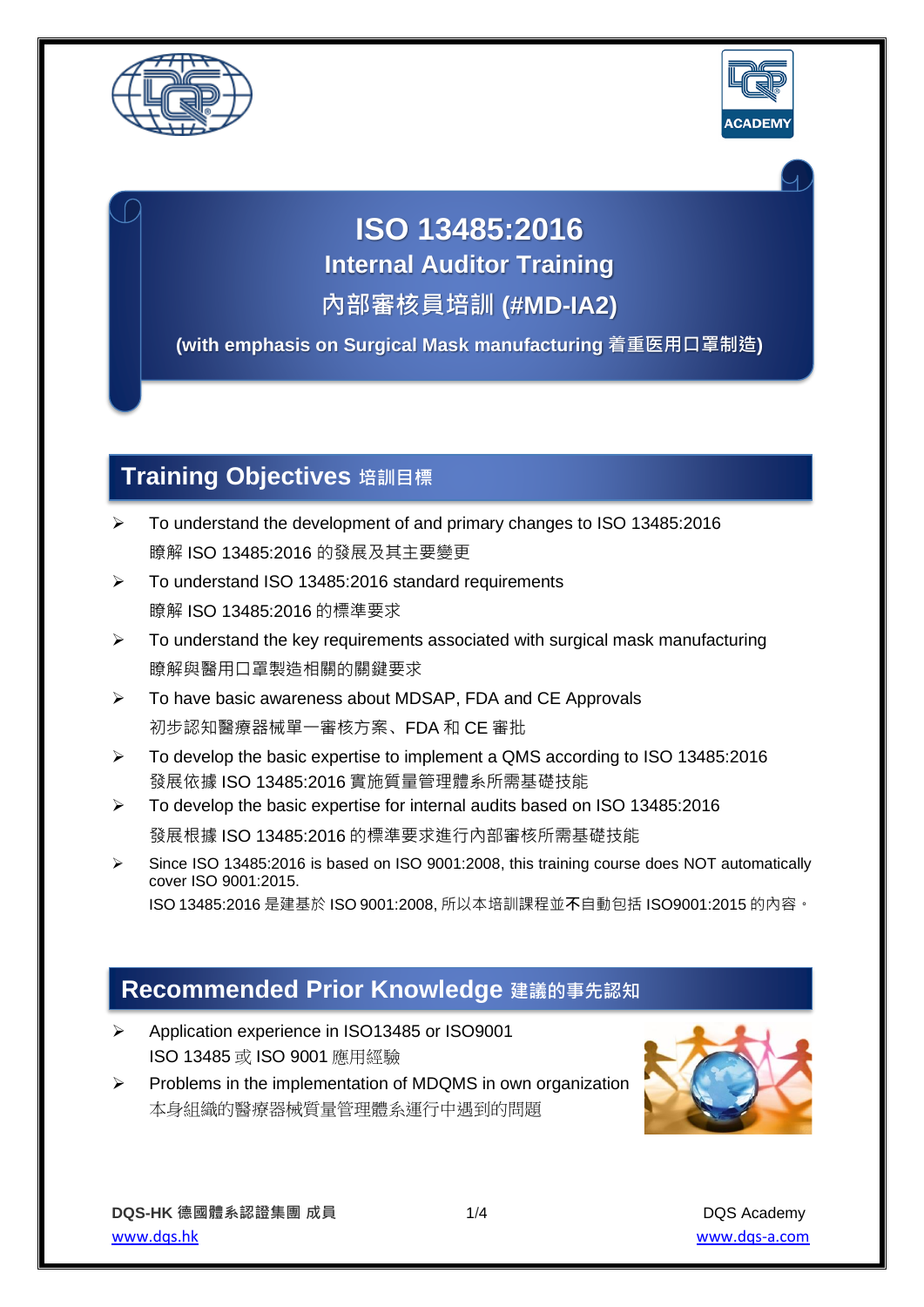



### **Suitable for 培訓對象**

- ➢ MDQMS Auditors, MR, Managers, Engineers, Experts, Consultants in quality related field. 醫療設備質量管理體系審核員、工程師、管理層、質量管理領域相關的專業人仕、顧問
- ➢ Persons seeking career opportunities in QMS field /Certification Bodies. 尋找與質量管理領域 / 認證機構相關的就業機會的人仕

## *Keep learning. Be outstanding!*



## <mark>| Training Approach</mark> 培訓形式

- $\triangleright$  Exercises (individual or by team) 練習 (個人或小組)
- ➢ Workshops

討論演練

- ➢ Lecturing and training materials in Chinese, unless otherwise specified 授課語言和培訓資料爲中文,除非另文規定
- ➢ Tutor: Experienced Trainer with QMS Auditor Qualification 講師: 經驗豐富的具備質量管理體系審核員資格的培訓師

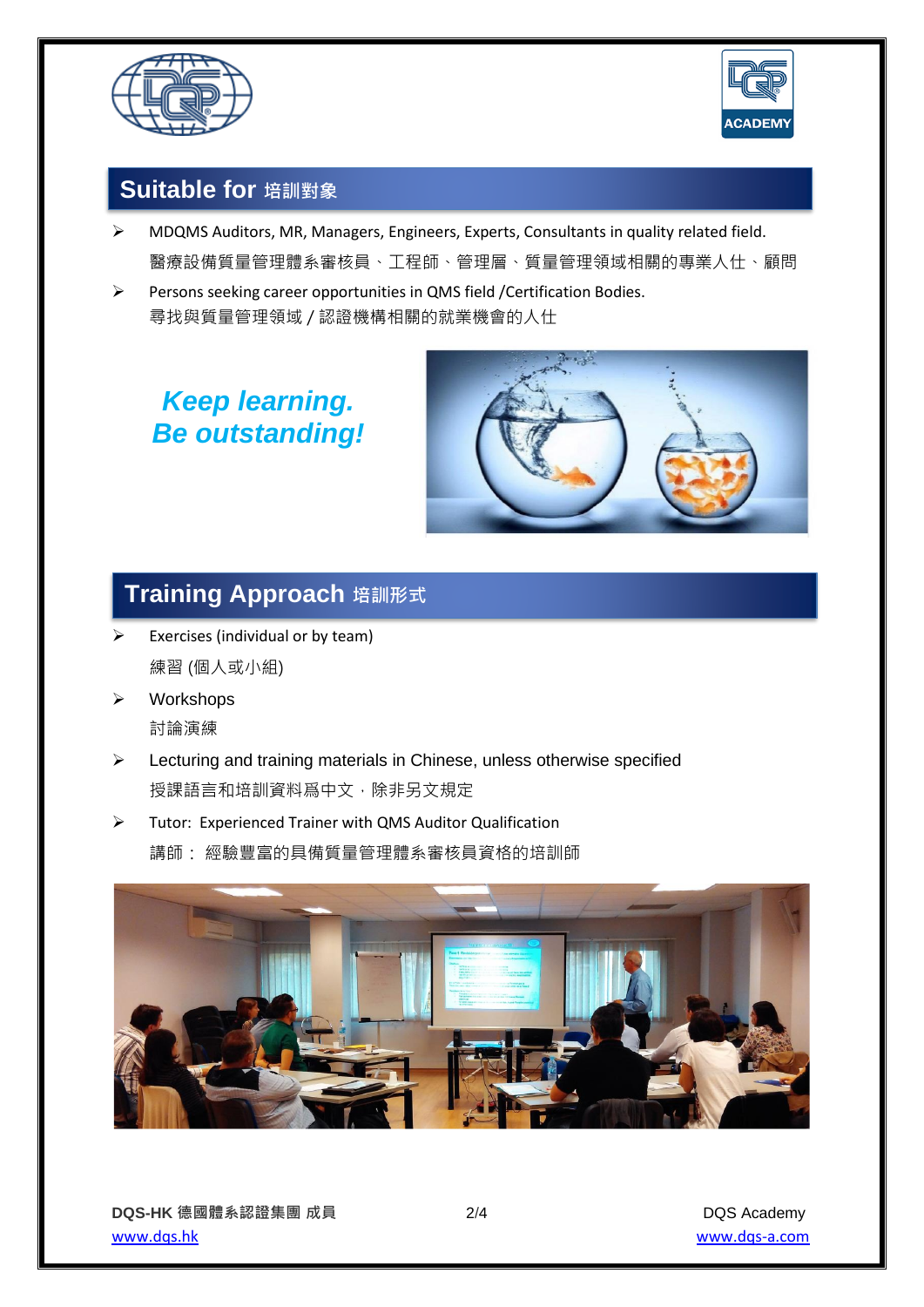



## **Course Agenda 課程安排 ~ 2 days** 天

| <b>Day</b><br>日程 | Items 項目                                                                                                                                                                                                                                                                                               | <b>Evaluation</b><br>評估           |
|------------------|--------------------------------------------------------------------------------------------------------------------------------------------------------------------------------------------------------------------------------------------------------------------------------------------------------|-----------------------------------|
| Part 1           | • General introduction to ISO 13485:2016 簡介<br>• Key changes to the new standard 新版標準的主要變化點<br>• Standard Requirements Understanding 標準要求的理解<br>• Key Requirements associated with Surgical Masks<br>醫用口罩製造相關的關鍵要求<br>manufacturing<br>(embed into each section 融入各章節)<br>• Workshops 討論演練<br>• Q&A 問答 | Participation<br>Required<br>要求參與 |
| Part 2           | • Basic Introduction of FDA & CE approvals for Medical Devices<br>初步介紹醫療器械的 FDA 和 CE 審批<br>• Basic Introduction of MDSAP<br>初步介紹醫療器械單一審核方案<br>• Internal Audit 內審<br>• Workshops 討論演練<br>• Q&A 問答<br>• Evaluation 測評                                                                                   | Participation<br>Required<br>要求參與 |